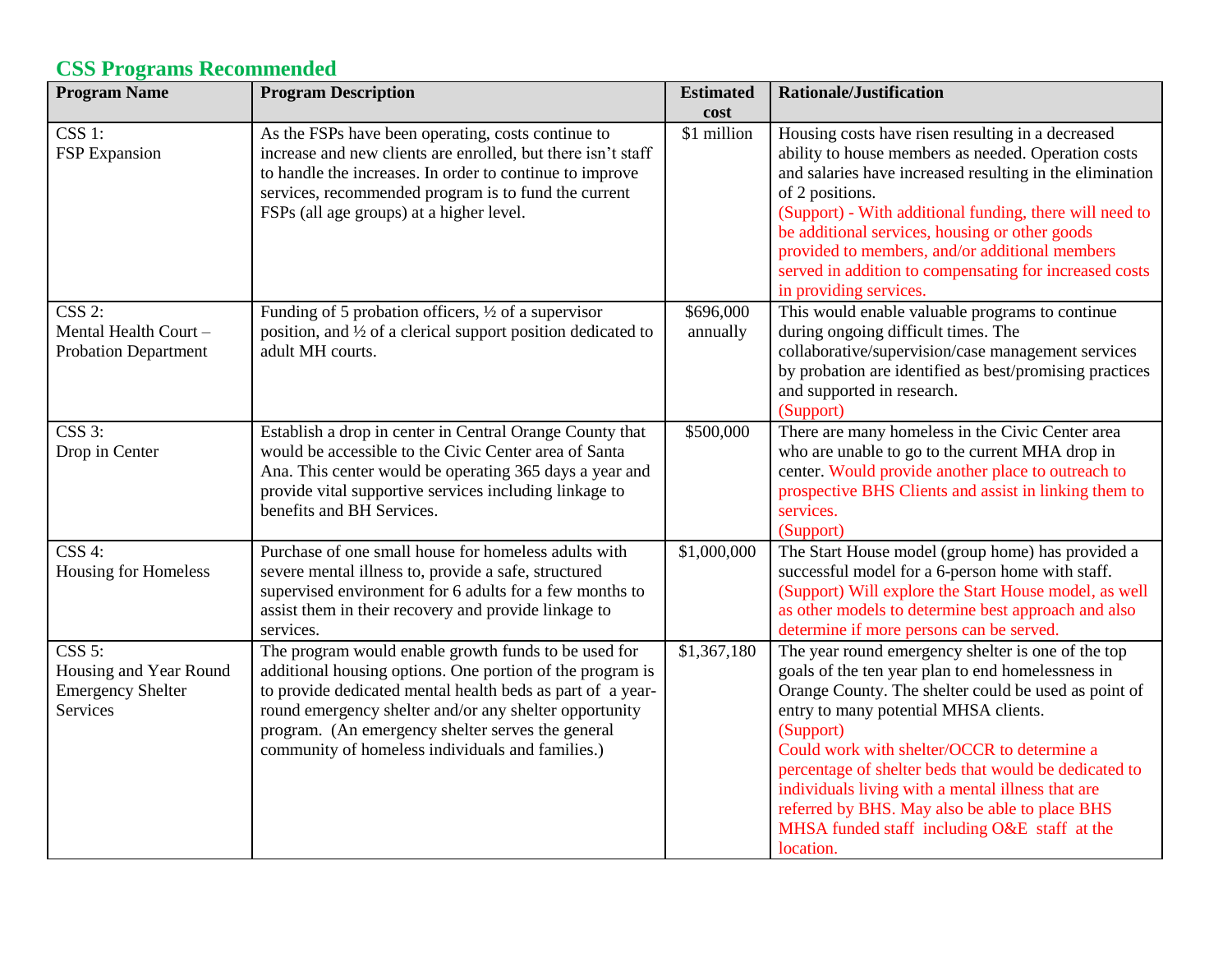## **CSS Programs Recommended**

| <b>Program Name</b>                                                                                                                                                           | <b>Program Description</b>                                                                                                                                                                                                                                                              | <b>Estimated</b><br>cost | <b>Rationale/Justification</b>                                                                                                                                                                                                                                                                                                                                                                                                                                                                                                                                                                                                                                                                                                                                                                                                                  |
|-------------------------------------------------------------------------------------------------------------------------------------------------------------------------------|-----------------------------------------------------------------------------------------------------------------------------------------------------------------------------------------------------------------------------------------------------------------------------------------|--------------------------|-------------------------------------------------------------------------------------------------------------------------------------------------------------------------------------------------------------------------------------------------------------------------------------------------------------------------------------------------------------------------------------------------------------------------------------------------------------------------------------------------------------------------------------------------------------------------------------------------------------------------------------------------------------------------------------------------------------------------------------------------------------------------------------------------------------------------------------------------|
| CSS 6:<br>Orange County Children<br>with co-occurring mental<br>health and chronic/severe<br>acute illnesses                                                                  | The program will offer specialized mental health services<br>provided with an integrated health care system that is<br>closely coordinated with the medical treatment                                                                                                                   | \$500,000                | These children can fall between the cracks as they are<br>deemed to have psychiatric symptoms secondary to a<br>medical illness and thus do not qualify for services.<br>(Support) Recommend a small project: 4-5 FTE<br>Leverage with Medi-Cal.                                                                                                                                                                                                                                                                                                                                                                                                                                                                                                                                                                                                |
| Outpatient mental health<br>clinic for children with<br>special health care needs<br>(CSHCN)                                                                                  |                                                                                                                                                                                                                                                                                         |                          | This is an unmet need due to:<br>--extensive wait lists for those eligible for community-<br>based mental health support;<br>--lack of expertise among many community-based<br>providers re: assessing and treating mental health<br>issues when medical co-morbidities are present;<br>-- the need to address medication adherence issues in<br>up to 50% of pediatric outpatients<br>-- the need for ongoing assistance to children and<br>families dealing with catastrophic diagnoses, relapses,<br>or the stresses related to decisions regarding pain<br>management and/or palliative care;<br>-- the need for timely evaluation of and treatment for<br>parents and family members of children with severe<br>disabilities who are dealing with the serious marital,<br>familial and financial stresses of caring for these<br>children. |
| Improve the capacity to<br>treat eating disorders:<br>Long-term treatment<br>program for adolescents<br>with eating disorders; train<br>staff on treating eating<br>disorders | Medical clinics would stabilize the adolescents with<br>eating disorders medically and psychiatrically and then<br>transfer them for appropriate long-term treatment of the<br>illness. Propose establishing an eating disorders clinic in<br>conjunction with CHOC or other local MDs. |                          | This is an unmet need, as community psychiatric and<br>psychological providers are not able to provide the<br>appropriate expert care for the referred patients.                                                                                                                                                                                                                                                                                                                                                                                                                                                                                                                                                                                                                                                                                |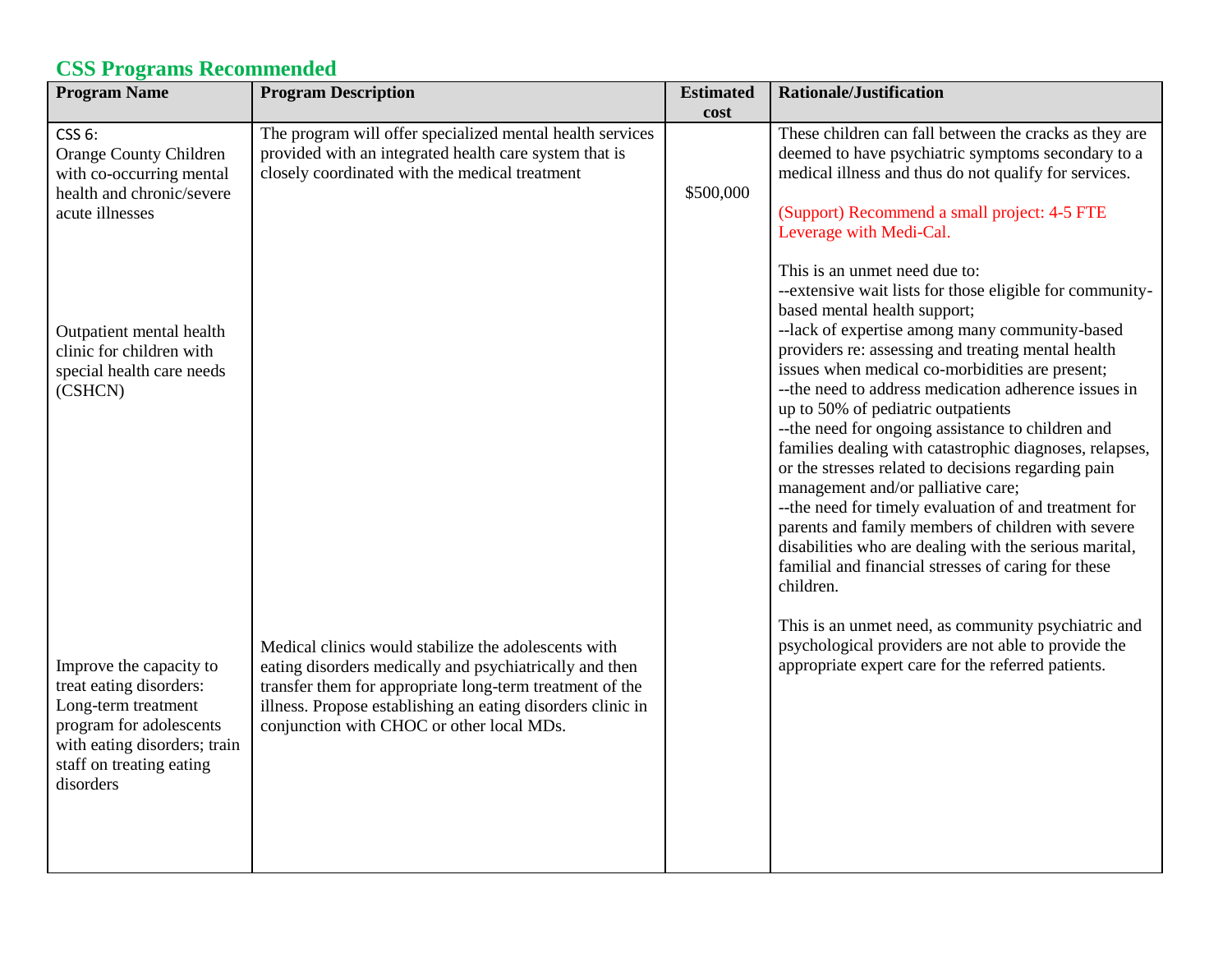## **CSS Programs Recommended**

| <b>Program Name</b>                                                                                                                | <b>Program Description</b>                                                                                                                                                                                                                                                                                                                                                                                                                                                                                                                                                                                                                                                                                                                                                                               | <b>Estimated</b>                                                                                                | <b>Rationale/Justification</b>                                                                                                                                                                                                                                                     |
|------------------------------------------------------------------------------------------------------------------------------------|----------------------------------------------------------------------------------------------------------------------------------------------------------------------------------------------------------------------------------------------------------------------------------------------------------------------------------------------------------------------------------------------------------------------------------------------------------------------------------------------------------------------------------------------------------------------------------------------------------------------------------------------------------------------------------------------------------------------------------------------------------------------------------------------------------|-----------------------------------------------------------------------------------------------------------------|------------------------------------------------------------------------------------------------------------------------------------------------------------------------------------------------------------------------------------------------------------------------------------|
|                                                                                                                                    |                                                                                                                                                                                                                                                                                                                                                                                                                                                                                                                                                                                                                                                                                                                                                                                                          | cost                                                                                                            |                                                                                                                                                                                                                                                                                    |
| <b>CSS 7:</b><br><b>Outpatient Mental Health</b><br>Services Expansion:<br>Children and Youth<br>(formerly Youth Core<br>Services) | MHSA has been able to create significant awareness of<br>MH issues in the community, but doing so has increased<br>the workload, especially on those aged 0-21. For every<br>Medi-Cal eligible family, the clinics receive 2 that are<br>not eligible.<br>Additional funding is needed to:<br>1. Increase in psychiatric medication management to<br>children<br>2. Expand services by therapists beyond normal<br>business hours.<br>3. Meet usual and customary rates in the community.<br>4. Meet the increased demands for Medi-Cal Services<br>through increases in eligibility that go into effect with<br>ACA.<br>5. Increase in core essential services that support and<br>expand the work of MHSA programs that have been<br>developed over the past 8 years.<br>Looking at a Medi-Care match. | \$500,000 in<br>first year and<br>then<br>determine<br>future<br>amounts in<br>subsequent<br>annual<br>updates. | Youth referrals are growing rapidly as more families<br>are becoming eligible for services.<br>(Support) BHS is aware of the increased need for<br>services. The BHS re-organization will help to solve<br>some of the problems.                                                   |
| <b>TAY Clinical Services</b><br>Group Therapy Program                                                                              | In-home clinical support services for TAY clients that<br>would be tailored to meet their needs<br>Expansion of group therapy to include expanded hours<br>to meet the needs of the community. Aim to help more<br>families with parenting skills training and treat teens<br>acting out with high risk behaviors, as well as add a<br>program for substance abuse with mental health needs.                                                                                                                                                                                                                                                                                                                                                                                                             |                                                                                                                 | Have added an in-home adult crisis stabilization that<br>will also address TAY.<br>Clinics have seen days where they receive 21 requests<br>in one day.<br>PEI offers services for pregnant and parenting teens<br>and adults.<br>Clinics currently offer dual diagnosis services. |